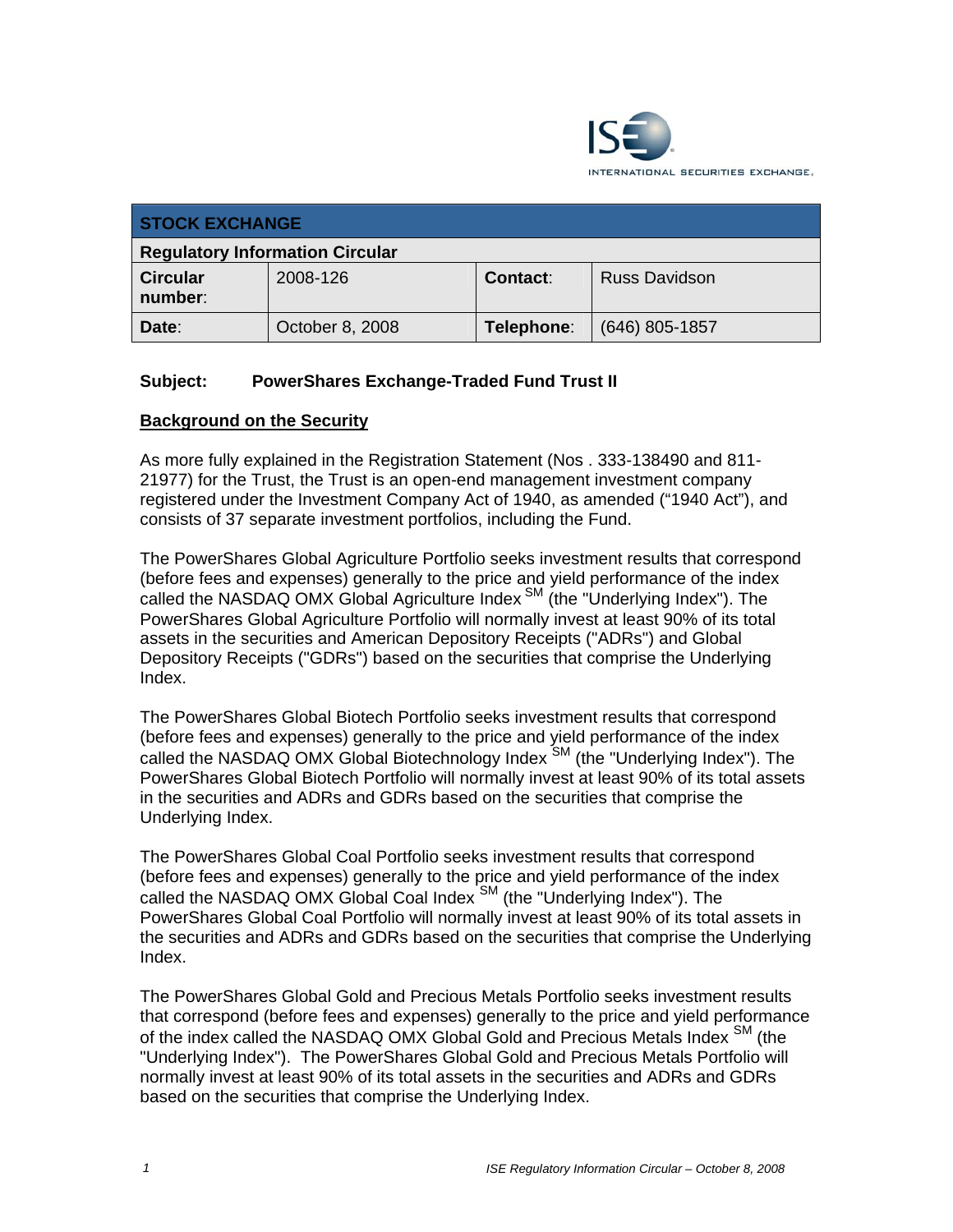The PowerShares Global Progressive Transportation Portfolio seeks investment results that correspond generally to the price and yield (before the Fund's fees and expenses) of an equity index called the Wilder NASDAQ OMX Global Energy Efficient Transport Index SM (the "Underlying Index"). The PowerShares Global Progressive Transportation Portfolio will normally invest at least 90% of its total assets in securities that comprise the Underlying Index.

The PowerShares Global Steel Portfolio seeks investment results that correspond (before fees and expenses) generally to the price and yield performance of the index called the NASDAQ OMX Global Steel Index SM (the "Underlying Index"). will normally invest at least 90% of its total assets in the securities and ADRs and GDRs based on the securities that comprise the Underlying Index. The Fund anticipates that the majority of its investments will be in the securities that comprise the Underlying Index rather than in ADRs and GDRs.

As described more fully in the Trust's prospectus ("Prospectus") and Statement of Additional Information's ("SAI"), the Fund will issue and redeem shares on a continuous basis, at their net asset value ("NAV"), only in large blocks of 100,000 shares (each, a "Creation Unit"). Creation Units will be issued and redeemed principally in-kind for securities which constitutes a substantial replication, or a portfolio sampling representation, of the securities involved in the Index. Except when aggregated in Creation Units, the Shares are not redeemable securities of the Fund.

Dividends from net investment income, if any, ordinarily will be declared and paid quarterly. Net realized capital gains, if any, will be distributed to investors annually.

The Depository Trust Company ("DTC") serves as securities depository for the Shares, which may be held only in book-entry form; share certificates will not be issued. DTC, or its nominee, is the record or registered owner of all outstanding Shares.

The NAV of the Fund will be determined once daily at the close of trading (normally, 4:00 p.m. Eastern Standard Time ("ET")) on each day that the New York Stock Exchange is open for business (a "Business Day"). NAV is calculated by dividing the current market value of the net assets of the Fund (i.e., the total value of its assets less all liabilities) by the total number of Shares outstanding, generally rounded to the nearest cent. NAV will be available from the Distributor and will also available to National Securities Clearing Corporation ("NSCC") participants through data made available from NSCC.

The Trust's registration statement describes the various fees and expenses for the Fund's Shares. For a more complete description of the Fund and the Index, visit www.powershares.com.

## **Purchases and Redemptions in Creation Unit Size**

Equity Electronic Access Members ("Equity EAMs") are hereby informed that procedures for purchases and redemptions of Shares in Creation Units are described in the Trust's Prospectus and Statement of Additional Information and that Shares are not individually redeemable but are redeemable only in Creation Unit aggregations or multiples thereof.

## **Principal Risks**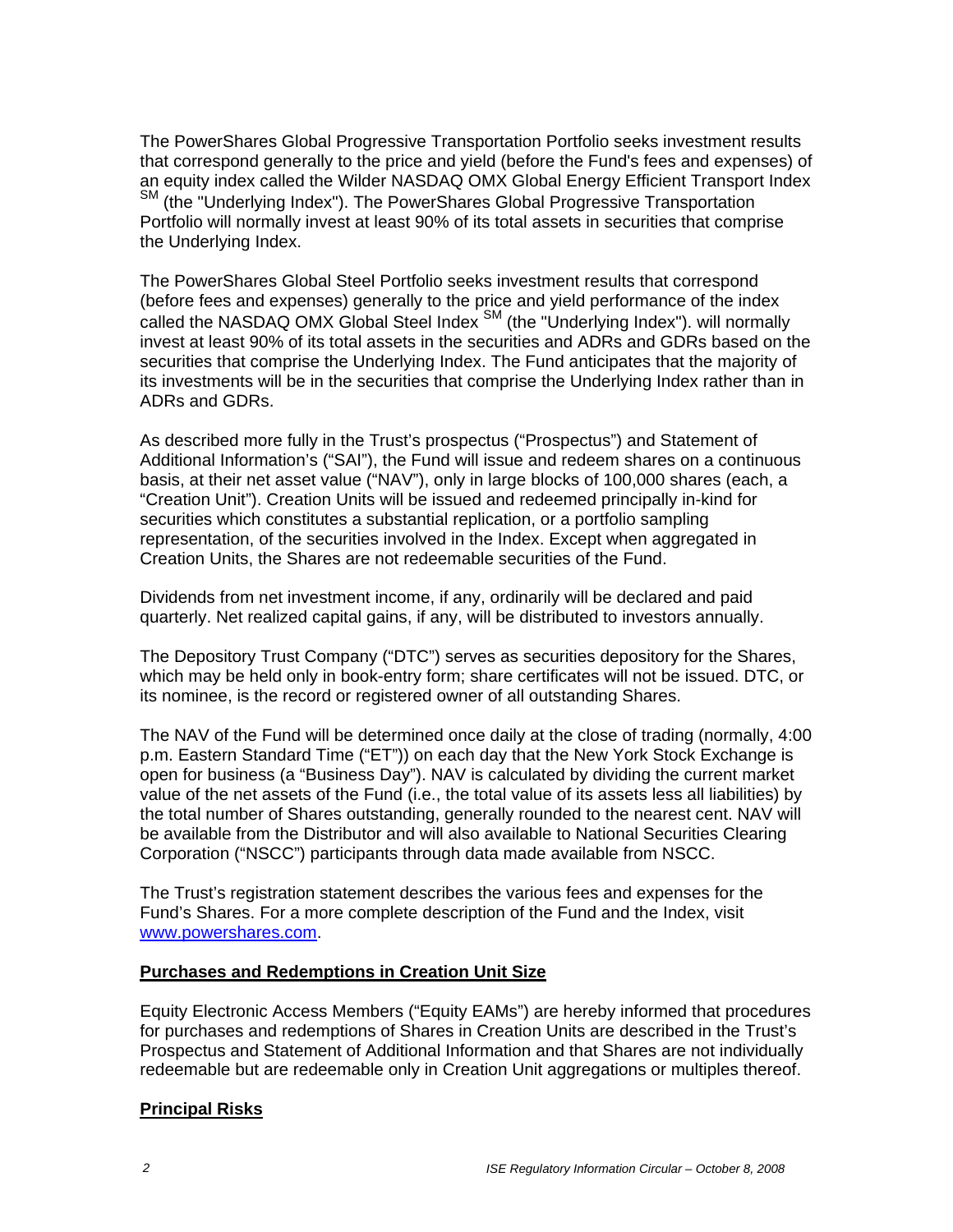Interested persons are referred to the Prospectus for a description of risks associated with an investment in the Shares. These risks include the risk that a Fund's return may not match the return of its index for a number of reasons including the incursion by a Fund of operating expenses and costs not applicable to its index. In addition, as noted in the Prospectus, the Shares may trade at market prices that may differ from their NAV. The NAV of the Shares will fluctuate with changes in the market value of the Fund's holdings. The market prices of the Shares will fluctuate in accordance with changes in NAV as well as the supply and demand for the Shares on the Exchange.

## **Exchange Rules Applicable to Trading in the Shares**

The Shares are considered equity securities, thus rendering trading in the Shares subject to the Exchange's existing rules governing the trading of equity securities.

### **Trading Hours**

The Shares will trade on ISE between 9:00 a.m. and 4:00 p.m. ET.

Equity EAMs trading the Shares during the Pre-Market Session are exposed to the risk of the lack of the calculation or dissemination of underlying index value or intraday indicative value ("IIV"). For certain derivative securities products, an updated underlying index value or IIV may not be calculated or publicly disseminated in the Pre-Market hours. Since the underlying index value and IIV are not calculated or widely disseminated during Pre-Market hours, an investor who is unable to calculate implied values for certain derivative securities products during Pre-Market hours may be at a disadvantage to market professionals.

#### **Trading Halts**

ISE will halt trading in the Shares of a Trust in accordance with ISE Rule 2101(a)(2)(iii). The grounds for a halt under this Rule include a halt by the primary market because it stops trading the Shares and/or a halt because dissemination of the IIV or applicable currency spot price has ceased, or a halt for other regulatory reasons. In addition, ISE will stop trading the Shares of a Trust if the primary market de-lists the Shares.

#### **Delivery of a Prospectus**

Pursuant to federal securities laws, investors purchasing Shares must receive a prospectus prior to or concurrently with the confirmation of a transaction. Investors purchasing Shares directly from the Fund (by delivery of the Deposit Amount) must also receive a prospectus.

Prospectuses may be obtained through the Distributor or on the Fund's website. The Prospectus does not contain all of the information set forth in the registration statement (including the exhibits to the registration statement), parts of which have been omitted in accordance with the rules and regulations of the SEC. For further information about the Fund, please refer to the Trust's registration statement.

#### **Exemptive, Interpretive and No-Action Relief Under Federal Securities Regulations**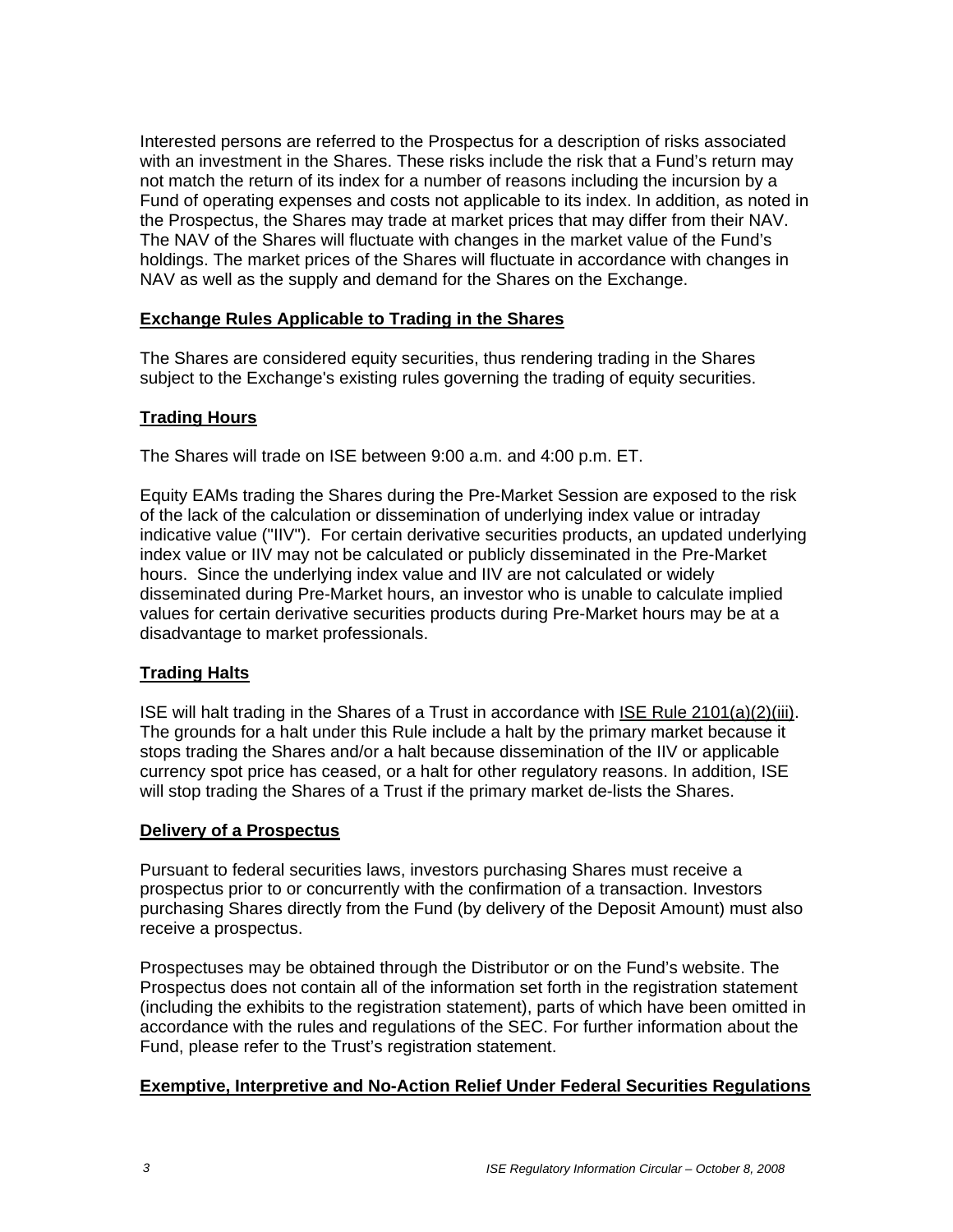The Commission has issued letters granting exemptive, interpretive and no-action relief from certain provisions of and rules under the Securities Exchange Act of 1934 for exchange-traded funds listed and traded on a registered national securities exchange that meet certain criteria. A description of the relief granted in the No-Action Letters follows.

# **Regulation M Exemptions**

Generally, Rules 101 and 102 of Regulation M prohibit any "distribution participant" and its "affiliated purchasers" from bidding for, purchasing, or attempting to induce any person to bid for or purchase any security which is the subject of a distribution until after the applicable restricted period, except as specifically permitted in Regulation M. The provisions of the Rules apply to underwriters, prospective underwriters, brokers, dealers, and other persons who have agreed to participate or are participating in a distribution of securities.

The Commission issued a No-Action Letter by which persons participating in a distribution of shares of a fund may engage in secondary market transactions in such shares during their participation in such a distribution, despite the requirements of from Rule 101 under Regulation M. In addition, the SEC has permitted persons who may be deemed to be participating in the distribution of shares of a fund (i) to purchase securities for the purpose of purchasing creation unit aggregations of fund shares and (ii) to tender securities for redemption in Creation Unit Aggregations. Further, the Commission has clarified that the tender of fund shares to the Fund for redemption does not constitute a bid for or purchase of any of the Funds' securities during the restricted period of Rule 101. The Commission has issued a No-Action Letter to paragraph (e) of Rule 102 under Regulation M which allow the redemption of fund shares in creation unit aggregations during the continuous offering of shares.

# **Customer Confirmations for Creation or Redemption of Fund Shares (SEC Rule 10b-10)**

Broker–dealers who handle purchases or redemptions of Fund shares in Creation Units for customers will be permitted to provide such customers with a statement of the number of Creation Unit Aggregations created or redeemed without providing a statement of the identity, number and price of shares of the individual securities tendered to the Fund for purposes of purchasing creation unit aggregations ("Deposit Securities") or the identity, number and price of shares to be delivered by the Trust to the redeeming holder ("Redemption Securities"). The composition of the securities required to be tendered to the Fund for creation purposes and of the securities to be delivered on redemption will be disseminated each business day and will be applicable to requests for creations or redemption, as the case may be, on that day. This exemptive relief under Rule 10b-10 with respect to creations and redemptions is subject to the following conditions:

- 1. Confirmations to customers engaging in creations or redemptions must state that all information required by Rule 10b-10 will be provided upon request;
- 2. Any such request by a customer for information required by Rule 10b-10 will be filed in a timely manner, in accordance with Rule 10b-10(c);
- 3. Except for the identity, number and price of shares of the component securities of the Deposit Securities and Redemption Securities, as described above,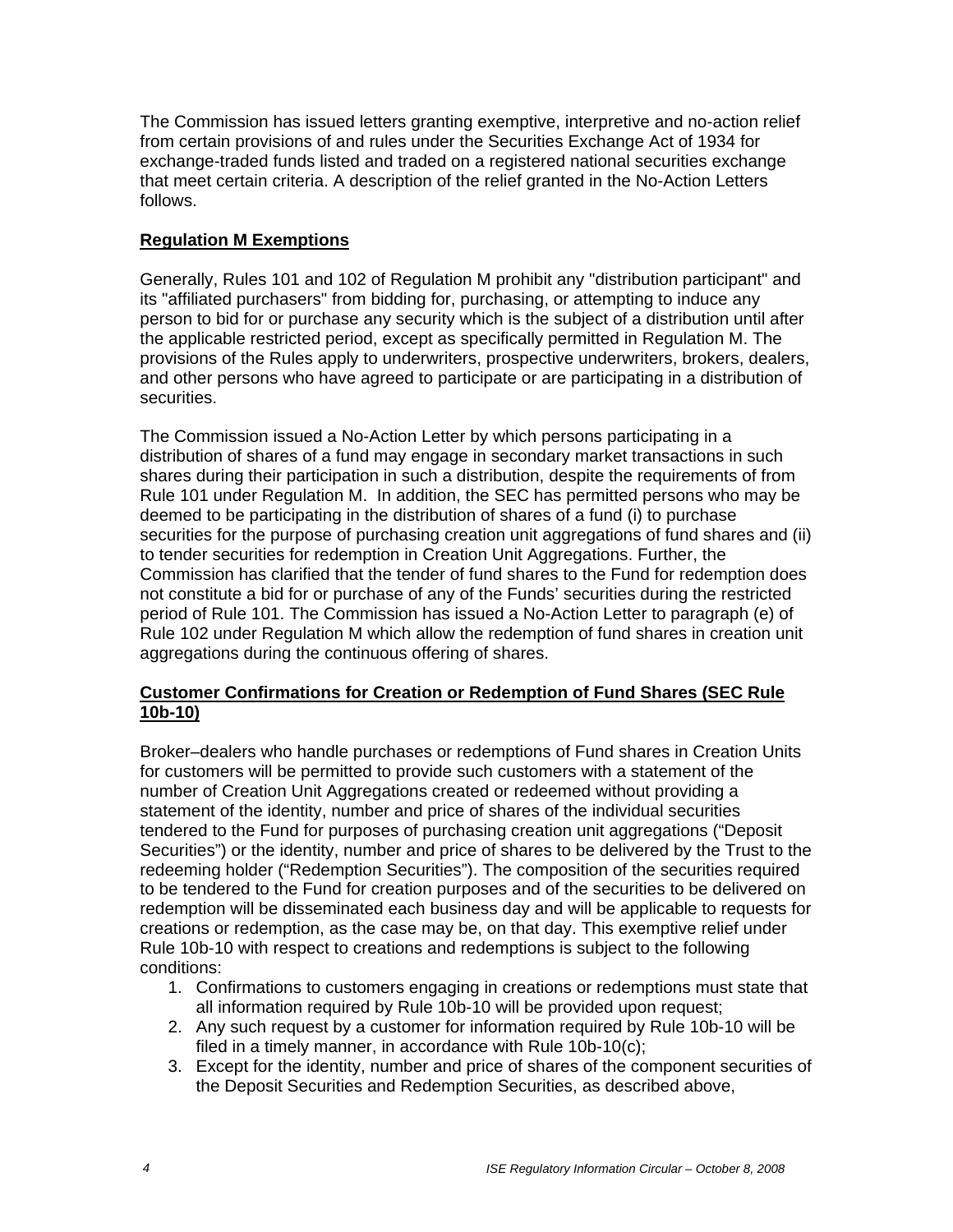confirmations to customers must disclose all other information required by Rule 10b-10(a).

## **SEC Rule 14e-5**

The Commission has permitted any person acting as a dealer-manager of a tender offer for a component security of fund (1) to redeem fund shares in creation unit aggregations from the issuer that may include a security subject to such tender offer and (2) to purchase fund shares during such tender offer. In addition, a No-Action has been issued under Rule 14e-5 states that if a broker-dealer acting as a dealer-manager of a tender offer for a security of the Fund purchases or arranges to purchase such securities in the secondary market for the purpose of tendering such securities to purchase one or more creation unit aggregations of shares, it must be made in conformance with the following:

- 1. such bids or purchases are effected in the ordinary course of business, in connection with a basket of 20 or more securities in which any security that is the subject of a distribution, or any reference security, does not comprise more than 5% of the value of the basket purchased; or
- 2. purchases are effected as adjustments to such basket in the ordinary course of business as a result of a change in the composition of the underlying index; and
- 3. such bids or purchases are not effected for the purpose of facilitating such tender offer.

### **Section 11(d)(1); SEC Rules 11d1-1 and 11d1-2**

Section 11(d)(1) of the Act generally prohibits a person who is both a broker and a dealer from effecting any transaction in which the broker-dealer extends credit to a customer on any security which was part of a new issue in the distribution of which he participated as a member of a selling syndicate or group within thirty days prior to such transaction. The Commission has clarified that Section 11(d)(1) does not apply to broker-dealers that are not authorized participants (and, therefore, do not create creation unit aggregations) that engage in both proprietary and customer transactions in shares of a fund in the secondary market, and for broker-dealer authorized participants that engage in creations of creation unit aggregations. This relief is subject to specific conditions, including the condition that such broker-dealer (whether or not an authorized participant) does not, directly or indirectly, receive from the fund complex any payment, compensation or other economic incentive to promote or sell the shares of a fund to persons outside the fund complex, other than non-cash compensation permitted under NASD Rule 2830 (I)(5)(A), (B) or (C). See letter dated November 22, 2005 from Brian A Bussey, Assistant Chief Counsel, SEC Division of Market Regulation, to Barclays Global Investors, N.A., dated November 22, 2005. The Commission has issued a No-Action Letter under Section 11(d)(1) of the Act states that broker-dealers may treat shares of a fund, for purposes of Rule 11d1-2, as "securities issued by a registered open-end investment company as defined in the Investment Company Act" and thereby extend credit or maintain or arrange for the extension or maintenance of credit on shares that have been owned by the persons to whom credit is provided for more than 30 days, in reliance on the exemption contained in the rule.

#### **SEC Rule 15c1-5 and 15c1-6**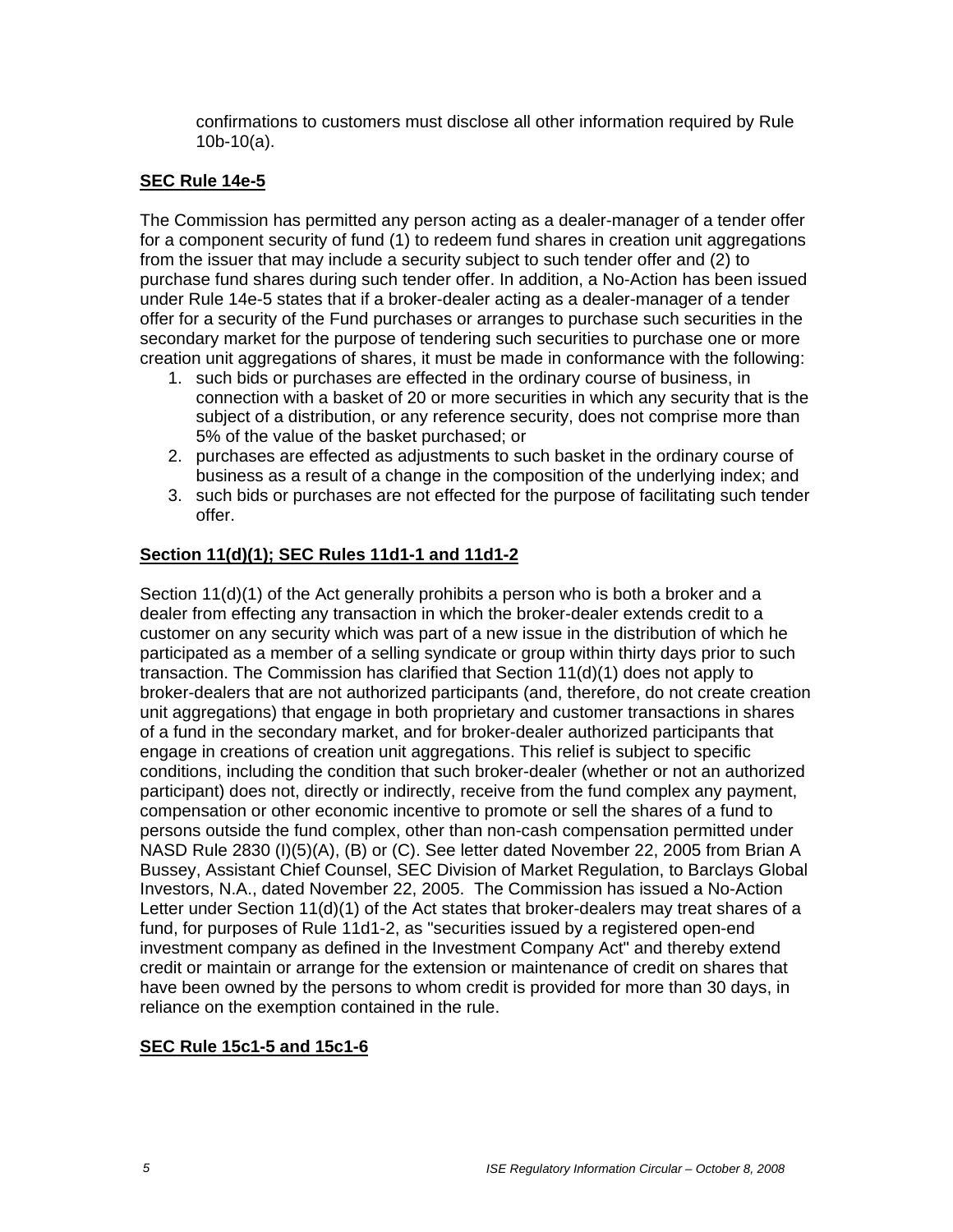The Commission has issued a No-Action letter with respect to Rule 15c1-5 and Rule 15c1-6 as to the required disclosure of control by a broker or dealer with respect to creations and redemptions of fund shares and secondary market transactions therein.

**This Regulatory Information Bulletin is not a statutory Prospectus. Equity EAMs should consult the Trust's Registration Statement, SAI, Prospectus and the Fund's website for relevant information.**